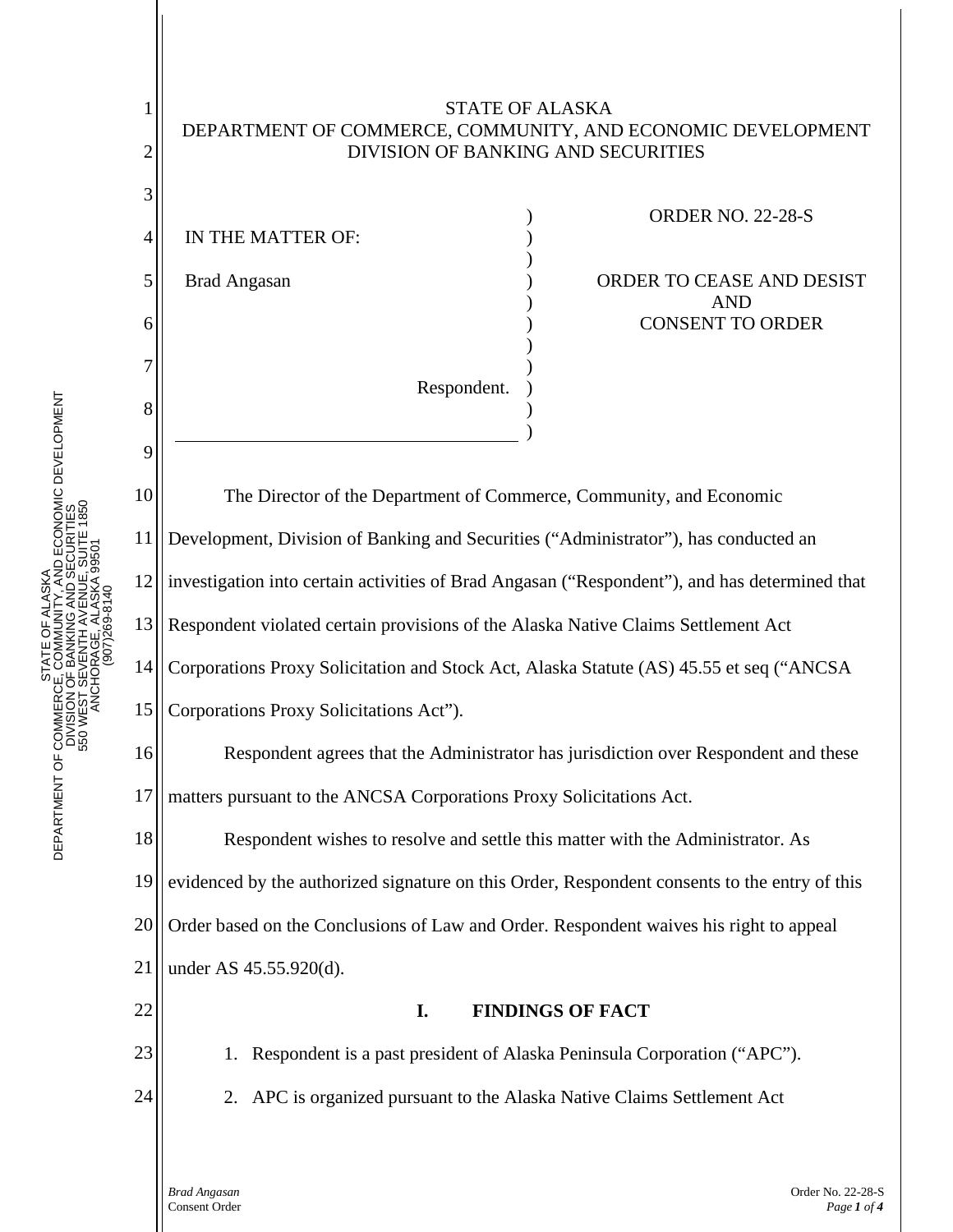2 3 4 5 6 7 8 9 10 11 12 13 14 15 16 17 18 19 20 21 22 23 24 3. APC has certified to the Administrator that it has more than 500 shareholders and total assets exceeding \$1,000,000. 4. On April 6, 2022, Respondent posted a statement on his Facebook page in which he stated: "If you're an APC shareholder and want to see change—Vote for [A.R.] and [B. H- $D$ .]" 5. Respondent did not file his Facebook post or his disclosures with the Administrator. **II. CONCLUSIONS OF LAW** 1. Respondent is subject to the filing requirements of AS 45.55.139 because he is a shareholder of APC and APC is subject to the filing requirements. 2. Respondent violated AS 45.55.139 and 3 AAC 08.312 by posting material relating to proxy solicitation on his Facebook page without also filing those materials with the Administrator. 3. Respondent violated 3 AAC 08.355 by failing to file required disclosures with the Administrator. **III. ORDER** Pursuant to AS 45.55.920, and on the basis of the Findings of Fact and Conclusions of Law, the Administrator ORDERS: 1. Respondent to comply with all provisions of the ANCSA Corporations Proxy Solicitation and Stock Act and associated regulations. 2. Respondent to pay a civil penalty of \$500, with \$500 dollars suspended for a period of five years from the date of this Order. If Respondent commits any violation of the //

1

("ANCSA"), 43 U.S.C. 1601 et seq.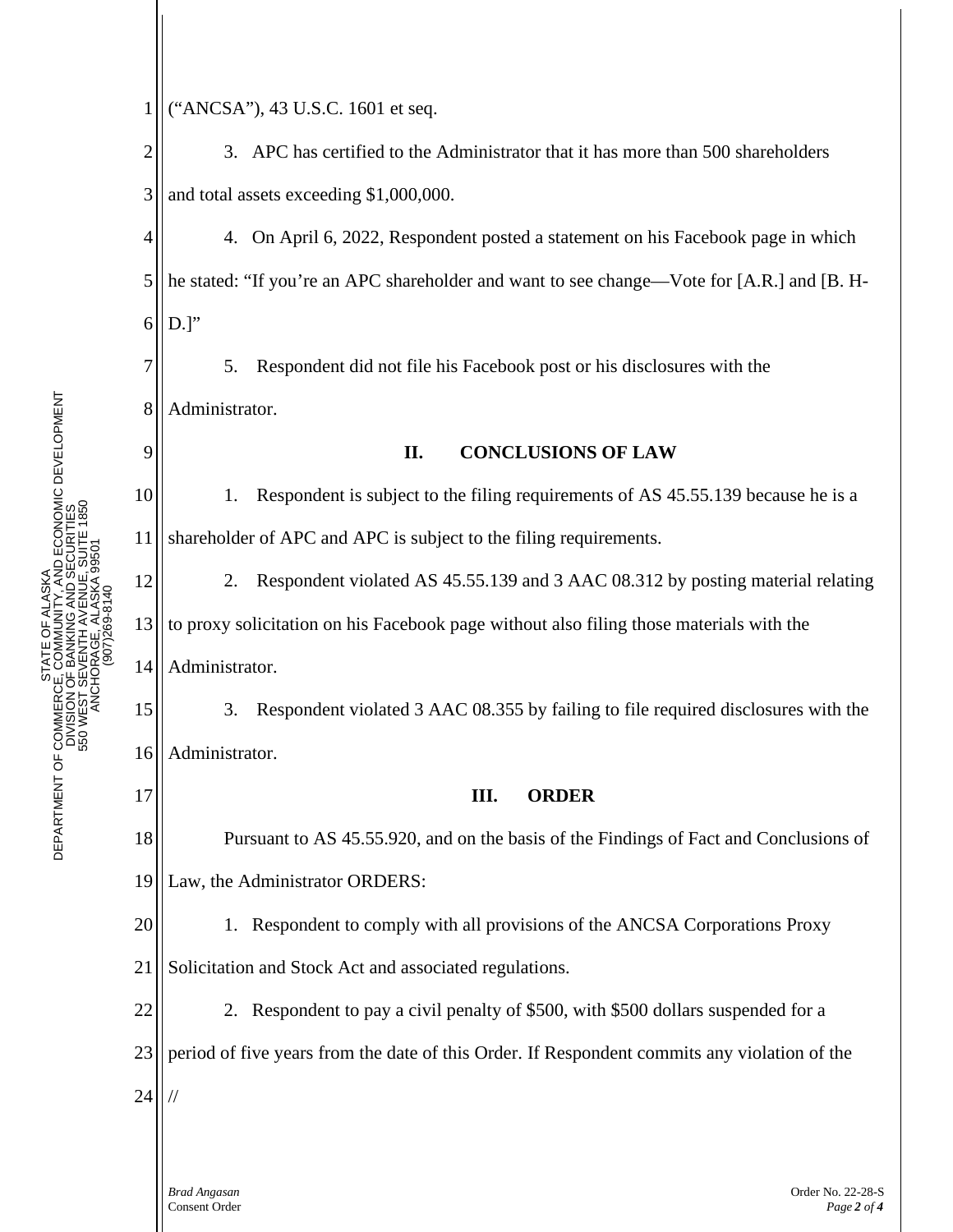

DEPARTMENT OF COMMERCE, COMMUNITY, AND ECONOMIC DEVELOPMENT<br>DEPARTMENT OF DIVISION OF BANKING AND SECURITIES<br>550 WEST SEVENTH AVENUE, SUITE 1850<br>550 WEST SEVENTH AVENUE, SUITE 1850<br>ANCHORO-269-8140 DEPARTMENT OF COMMERCE, COMMUNITY, AND ECONOMIC DEVELOPMENT DEPARTMENT OF COMMERCE, COMMUNITY, AND ECONOMIC DEVELOPMENT 550 WEST SEVENTH AVENUE, SUITE 1850 DIVISION OF BANKING AND SECURITIES 550 WEST SEVENTH AVENUE, SUITE 1850 DIVISION OF BANKING AND SECURITI ANCHORAGE, ALASKA 99501 ANCHORAGE, ALASKA 995 STATE OF ALASKA PHONE: (907) 269-8140 STATE OF ALASKA (907)269-8140